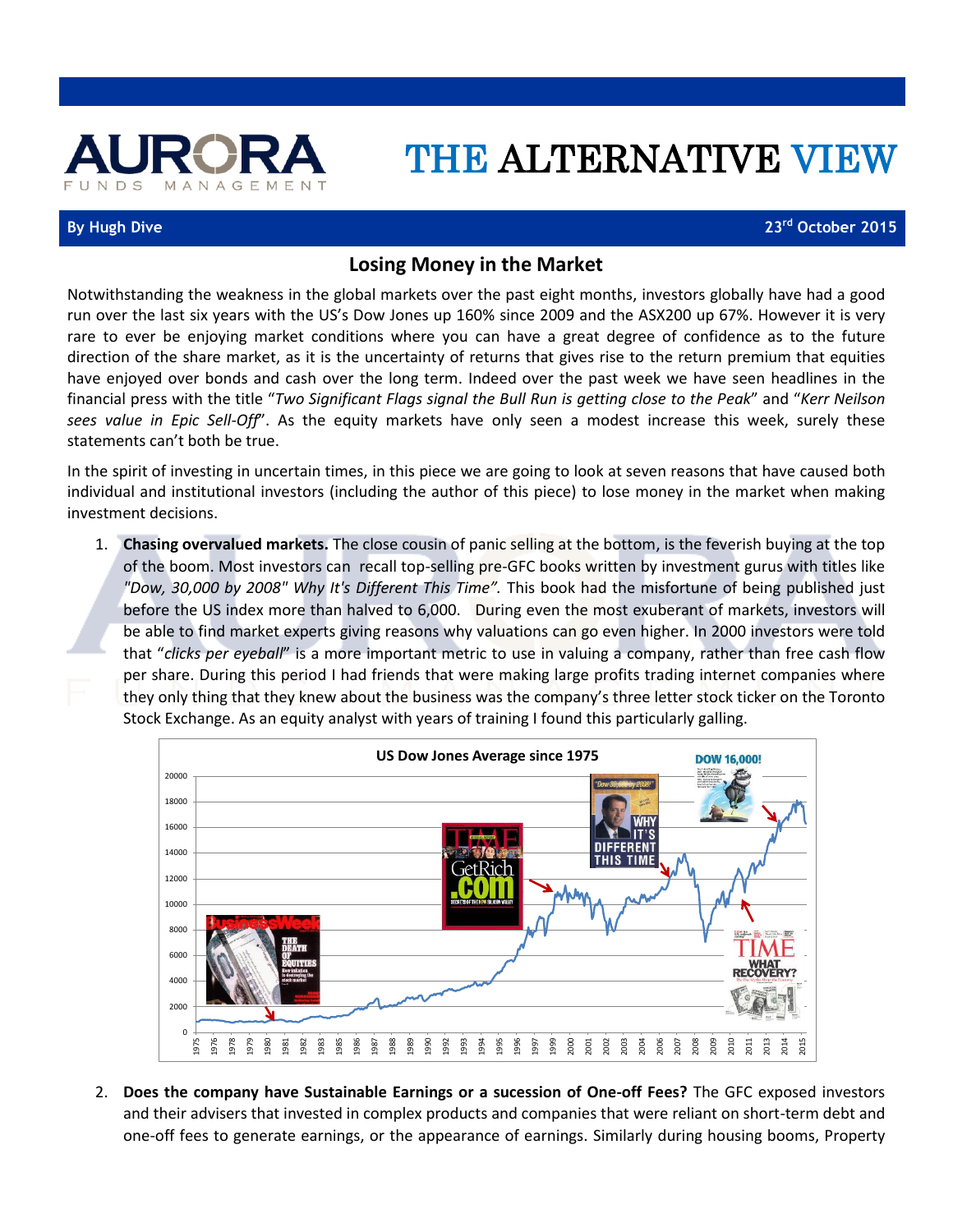Trusts are able to boost earnings with development profits or by selling re-zoned industrial property to residential developers at a premium to its book value. When market conditions change, these earnings tend to evaporate, thus investors should only pay a low multiple for these profits.

- 3. **Panic selling of investments.** Despite the doom and gloom heralded in the financial press such as the infamous headline in the chart above which predicted the "*Death of Equities*" just prior to a 15 year bull run in the sharemarket, when the clouds are the darkest, this can be the time to actually be buying quality stocks with sustainable businesses. In January 2009, CBA was under a significant degree of pressure after Storm Financial collapsed along with other high-profile companies such and Babcock and Brown and ABC Learning which caused the stock to hit \$24. This proved to be a very small part of the business and CBA has returned 203% since then even after the 2015 capital raising (or 296% including dividends).
- 4. **Buying "cheap" companies that are facing significant negative structural challenges** because sometimes companies are cheap for a reason. Often we get asked "*why don't you buy company X – it is yielding 12% ?*" Invariably this is down to a high trailing yield (i.e. last year's dividend divided by the share price) and future dividends are often significantly weaker than what was paid in the past.

We look to short sell companies with issues, as the issues almost always go on for longer and are worse than even the most pessimistic initial estimates. Past examples of this have been the slow erosion of Metcash's share of the grocery market, IAG's foray into the UK motor insurance market and Worley Parson's attempts to adapt their business to a market with minimal appetitie for large-scale engineering projects. In golfing terms this is the equivalent to being in the rough and hitting blind over the trees onto the green, rather than chipping back onto the fairway.

- 5. **Asset rich, but cash poor.** This point refers to companies that have a large asset backing, often with a NTA per share (net tangible assets or a company's assets minus liabilities and non-cash intagible assets such goodwill and patents) higher than its market value. In theory, investors could liquidate the company's assets, pay off its debts and then receive more than the current share price back in cash. However with companies such as BlueScope and Arrium that trade below their asset backing; the value of a second hand steel mill that a forced seller can realise would certainly be much less than its value on the balance sheet. Similarly timber company Gunns' vast land bank ultimately counted for little when a rising AUD dramatically reduced woodchip sales to Japan and the company's debt load became unsustainable.
- 6. **Owning companies with excessive gearing,** particularly when associated with any of the above factors. A company adds debt (or even an investor by gearing their purchase of a stock) to magnify the returns on funds invested. The downside is that higher leverage adds an additional level of risk to a company, as greater portions of company earnings go to cover the interest bills of the increasingly nervous lenders. As we saw with Gunns in 2012, high leverage gives companies fewer options when business conditions deteriorate. There have been many circumstances were companies have been forced to sell quality assets at low prices just to keep their bankers at bay. Arrium is in this very situation at the moment and is looking to sell its most profitable division, global mining consumables.
- 7. **Anchoring** refers to the investing tendency to rely on the first piece of information offered when making decisions. In this case an investor may say "*I bought Babcock & Brown for \$15 in May 2008 and it has declined and I know the business looks like it is in trouble, but I will wait till it gets back to \$15 before I sell it*". Here the investor anchors their decision based on a number, rather than a valuation based on the prospects for the business going forward.